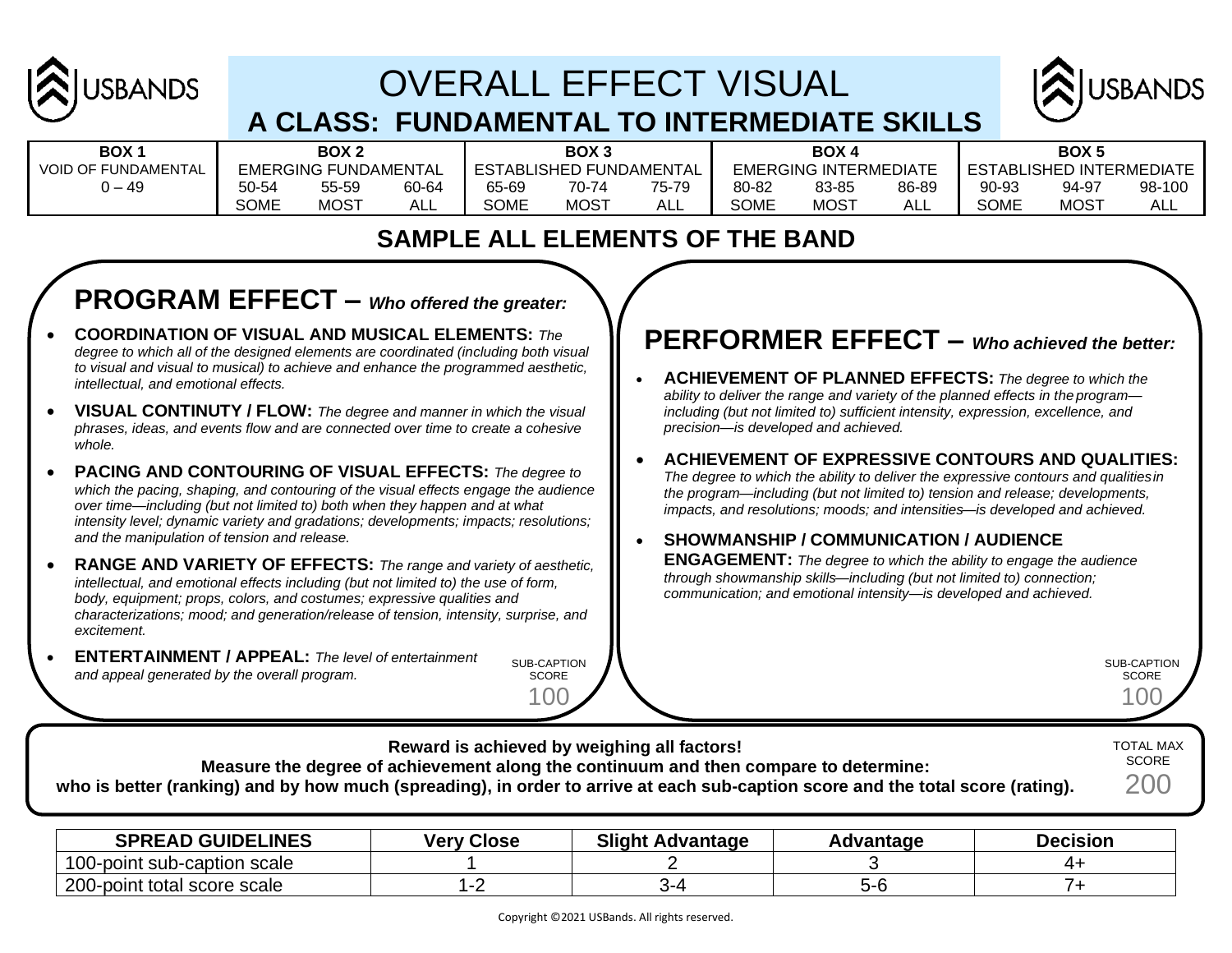

#### A CLASS OVERALL EFFECT VISUAL



| BOX <sub>1</sub>                                                                                                                                                                                                                 | BOX <sub>2</sub><br>BOX <sub>3</sub>                                                                                                                                                                |                                                                                                                                                            | POINTS OF COMPARISON | BOX 4                                                                                                                    |                                                                                           |                                                                                                                                                                                                                                                                                           | BOX <sub>5</sub>                                                                                   |                                                                                                                                              |                                                                                              |                                                                                                                                                                                  |                                                                                                     |                                                                                                                                                                                                                                                 |                      |
|----------------------------------------------------------------------------------------------------------------------------------------------------------------------------------------------------------------------------------|-----------------------------------------------------------------------------------------------------------------------------------------------------------------------------------------------------|------------------------------------------------------------------------------------------------------------------------------------------------------------|----------------------|--------------------------------------------------------------------------------------------------------------------------|-------------------------------------------------------------------------------------------|-------------------------------------------------------------------------------------------------------------------------------------------------------------------------------------------------------------------------------------------------------------------------------------------|----------------------------------------------------------------------------------------------------|----------------------------------------------------------------------------------------------------------------------------------------------|----------------------------------------------------------------------------------------------|----------------------------------------------------------------------------------------------------------------------------------------------------------------------------------|-----------------------------------------------------------------------------------------------------|-------------------------------------------------------------------------------------------------------------------------------------------------------------------------------------------------------------------------------------------------|----------------------|
| <b>VOID OF</b><br><b>FUNDAMENTAL</b>                                                                                                                                                                                             | <b>EMERGING FUNDAMENTAL</b>                                                                                                                                                                         |                                                                                                                                                            |                      |                                                                                                                          | <b>ESTABLISHED FUNDAMENTAL</b>                                                            |                                                                                                                                                                                                                                                                                           |                                                                                                    |                                                                                                                                              | <b>EMERGING INTERMEDIATE</b>                                                                 |                                                                                                                                                                                  |                                                                                                     | <b>ESTABLISHED INTERMEDIATE</b>                                                                                                                                                                                                                 |                      |
| $0 - 49$                                                                                                                                                                                                                         | 50-54<br>SOME                                                                                                                                                                                       | 55-59<br><b>MOST</b>                                                                                                                                       | 60-64<br><b>ALL</b>  | 65-69<br><b>SOME</b>                                                                                                     | $70-74$<br><b>MOST</b>                                                                    | 75-79<br><b>ALL</b>                                                                                                                                                                                                                                                                       | <b>A CLASS</b>                                                                                     | 80-82<br><b>SOME</b>                                                                                                                         | 83-85<br><b>MOST</b>                                                                         | 86-89<br><b>ALL</b>                                                                                                                                                              | 90-93<br><b>SOME</b>                                                                                | 94-97<br><b>MOST</b>                                                                                                                                                                                                                            | 98-100<br><b>ALL</b> |
| Fundamental, basic skills and qualities with variety limited to this<br>scope. Single efforts or slight layering of basic efforts. Minimal<br>dynamic/tempo/spacial/expressive range, with basic contrast and<br>few gradations. |                                                                                                                                                                                                     |                                                                                                                                                            |                      |                                                                                                                          | <b>CONTENT</b>                                                                            | Skills and qualities offer some complexity and dimensionality, with moderate to<br>good variety drawn from a basic to intermediate scope. Moderate to good<br>dynamic/tempo/spacial/expressive range with clear contrasts and some<br>gradations. Slight to moderate layering of efforts. |                                                                                                    |                                                                                                                                              |                                                                                              |                                                                                                                                                                                  |                                                                                                     |                                                                                                                                                                                                                                                 |                      |
| Fundamental offerings are often<br>presented singly. Basic<br>coordination emerges between<br>visual elements & occasionally<br>achieves rudimentary effectiveness.                                                              |                                                                                                                                                                                                     | Fundamental offerings show basic<br>coordination between visual<br>elements & occasionally include a<br>musical element to achieve basic<br>effectiveness. |                      |                                                                                                                          | <b>COORDINATION OF</b><br><b>VISUAL &amp; MUSICAL</b><br><b>ELEMENTS</b>                  | Emerging intermediate coordination<br>combines important visual elements along<br>with some musical elements to achieve<br>moderate intermediate effect.                                                                                                                                  |                                                                                                    |                                                                                                                                              |                                                                                              | Established intermediate coordination<br>combines important visual & musical<br>elements for good intermediate effect.                                                           |                                                                                                     |                                                                                                                                                                                                                                                 |                      |
| Fundamental                                                                                                                                                                                                                      | Emerging writing fundamentals                                                                                                                                                                       | provide nascent levels.                                                                                                                                    |                      |                                                                                                                          | Emerging writing fundamentals<br>provide good basic levels.                               |                                                                                                                                                                                                                                                                                           | <b>VISUAL CONTINUTY /</b><br><b>FLOW</b>                                                           |                                                                                                                                              | Emerging intermediate qualities provide<br>moderate intermediate levels.                     |                                                                                                                                                                                  |                                                                                                     | Established intermediate qualities provide<br>good intermediate levels.                                                                                                                                                                         |                      |
| offerings are not<br>present.                                                                                                                                                                                                    | Emerging pacing fundamentals<br>offer very basic contrasts to<br>achieve moments of rudimentary<br>effect.                                                                                          |                                                                                                                                                            |                      | Established pacing fundamentals<br>offer basic contrasts & impact<br>points to achieve basic<br>effectiveness over time. |                                                                                           | <b>PACING &amp; CONTOURING</b><br>OF VISUAL EFFECTS                                                                                                                                                                                                                                       |                                                                                                    | Emerging intermediate pacing offers<br>moderate contrasts, impacts & some<br>dynamic shaping to achieve basic dramatic<br>contour over time. |                                                                                              | Established intermediate pacing offers<br>good variety of contrasts, impacts &<br>contouring of dynamics & intensities to<br>achieve intermediate dramatic contour<br>over time. |                                                                                                     |                                                                                                                                                                                                                                                 |                      |
|                                                                                                                                                                                                                                  | Fundamental offerings offer<br>nascent effect in isolated moments.                                                                                                                                  |                                                                                                                                                            |                      | Moderate variety of basic effects<br>over time.                                                                          |                                                                                           |                                                                                                                                                                                                                                                                                           | <b>RANGE &amp; VARIETY OF</b><br><b>EFFECTS</b>                                                    |                                                                                                                                              | Moderate range &/or variety of<br>intermediate effects over time.                            |                                                                                                                                                                                  |                                                                                                     | Good range & variety of intermediate<br>effects over time. Depth is emerging.                                                                                                                                                                   |                      |
|                                                                                                                                                                                                                                  | over time.                                                                                                                                                                                          |                                                                                                                                                            |                      | Nascent levels are emerging & vary Good basic levels are established &<br>may vary over time.                            |                                                                                           | <b>ENTERTAINMENT /</b><br><b>APPEAL</b>                                                                                                                                                                                                                                                   |                                                                                                    | Moderate intermediate levels are emerging<br>& may vary over time.                                                                           |                                                                                              |                                                                                                                                                                                  | Good intermediate levels are established &<br>may vary slightly over time.                          |                                                                                                                                                                                                                                                 |                      |
|                                                                                                                                                                                                                                  | Fundamental, basic achievement that serves as a foundation for<br>future growth. Individual skills dominate, with some emerging<br>awareness of the ensemble and the individual's basic role within |                                                                                                                                                            | the ensemble.        |                                                                                                                          |                                                                                           |                                                                                                                                                                                                                                                                                           | <b>PERFORMER</b><br><b>EFFECT</b>                                                                  |                                                                                                                                              |                                                                                              |                                                                                                                                                                                  | within the ensemble.                                                                                | Moderate individual skill, strength and stamina emerging from a good technical<br>foundation and a broader range and variety of responsibilities. Moderate to<br>good ensemble awareness and individual ability to fulfill an intermediate role |                      |
| A foundation for                                                                                                                                                                                                                 | Nascent achievement of the most<br>fundamental skills is emerging.                                                                                                                                  |                                                                                                                                                            |                      |                                                                                                                          | Moderate achievement of a<br>fundamental range of effects is<br>established but may vary. |                                                                                                                                                                                                                                                                                           | <b>ACHIEVEMENT OF</b><br><b>PLANNED EFFECTS</b>                                                    |                                                                                                                                              | Moderate achievement of an intermediate<br>range of effects is emerging but may vary.        |                                                                                                                                                                                  |                                                                                                     | Good achievement of an intermediate<br>range of effects is established but may<br>vary.                                                                                                                                                         |                      |
| fundamental<br>achievement is<br>not present.                                                                                                                                                                                    | Nascent achievement of the most<br>fundamental skills is emerging.                                                                                                                                  |                                                                                                                                                            |                      |                                                                                                                          | Moderate achievement of<br>fundamental skills is established<br>but may vary.             |                                                                                                                                                                                                                                                                                           | <b>ACHIEVEMENT OF</b><br><b>EXPRESSIVE /</b><br><b>DRAMATIC CONTOURS</b><br><b>&amp; QUALITIES</b> |                                                                                                                                              | Moderate achievement of intermediate<br>contours & qualities is established but may<br>vary. |                                                                                                                                                                                  |                                                                                                     | Good achievement of intermediate<br>contours & qualities is established but may<br>vary.                                                                                                                                                        |                      |
|                                                                                                                                                                                                                                  |                                                                                                                                                                                                     | Moderate achievement of<br>Nascent achievement of the most<br>fundamental skills engages at a<br>fundamental skills is emerging.<br>nascent level.         |                      |                                                                                                                          |                                                                                           | <b>SHOWMANSHIP /</b><br><b>COMMUNICATION /</b><br><b>AUDIENCE</b><br><b>ENGAGEMENT</b>                                                                                                                                                                                                    |                                                                                                    | Moderate achievement of an intermediate<br>range of skills engages at an emerging<br>level but may vary.                                     |                                                                                              |                                                                                                                                                                                  | Good achievement of an intermediate<br>range of skills engages at a moderate level<br>but may vary. |                                                                                                                                                                                                                                                 |                      |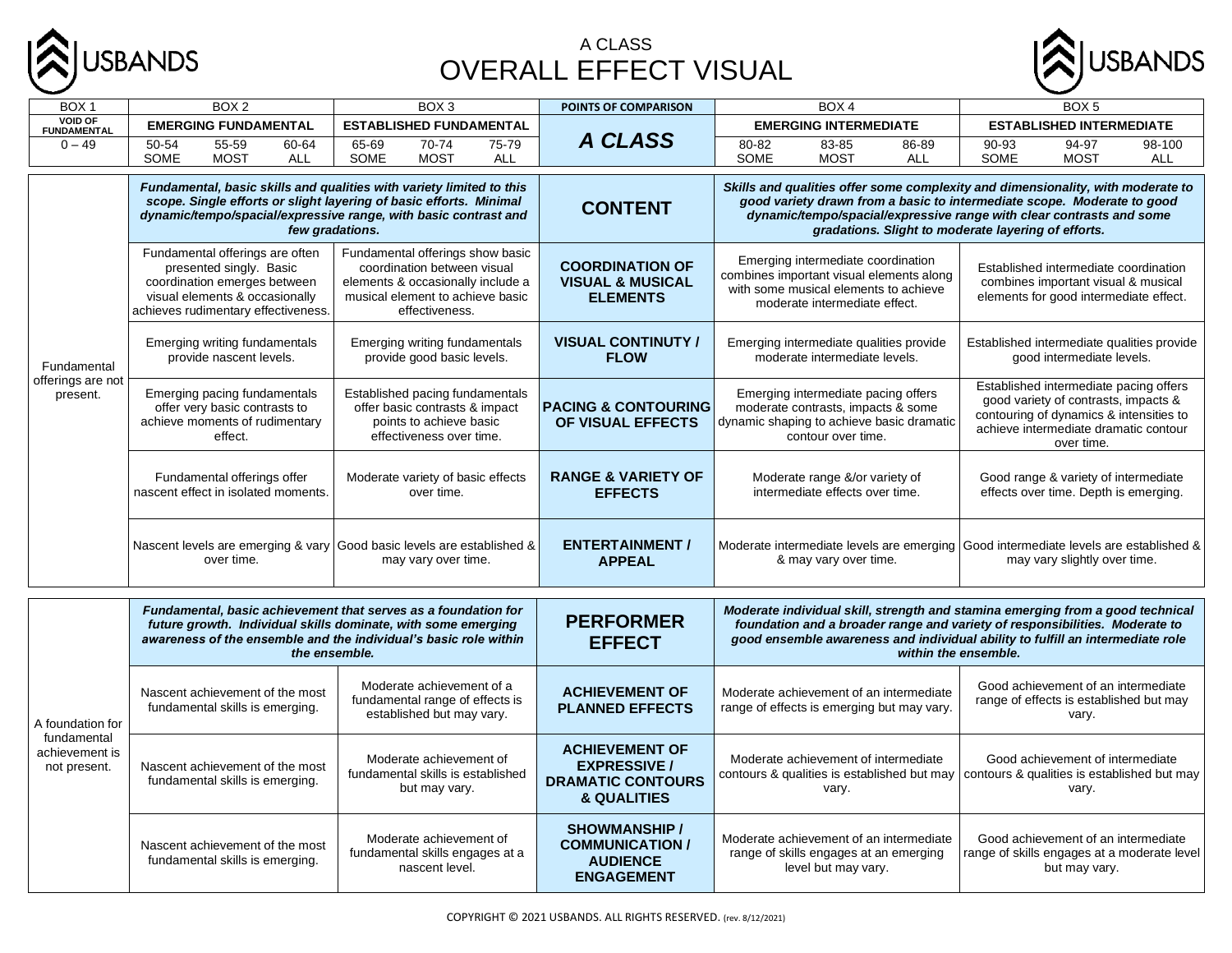

# OVERALL EFFECT VISUAL **OPEN CLASS: INTERMEDIATE TO ADVANCED SKILLS**



| <b>BOX1</b>                 | BOX <sub>2</sub> |                              |       | BOX <sub>3</sub> |                          |       | <b>BOX4</b> |                          |       | BOX <sub>5</sub> |                      |            |
|-----------------------------|------------------|------------------------------|-------|------------------|--------------------------|-------|-------------|--------------------------|-------|------------------|----------------------|------------|
| <b>VOID OF INTERMEDIATE</b> |                  | <b>EMERGING INTERMEDIATE</b> |       |                  | ESTABLISHED INTERMEDIATE |       |             | <b>EMERGING ADVANCED</b> |       |                  | ESTABLISHED ADVANCED |            |
| , – 49                      | 50-54            | 55-59                        | 60-64 | 65-69            | 70-74                    | 75-79 | 80-82       | 83-85                    | 86-89 | 90-93            | 94-97                | 98-100     |
|                             | <b>SOME</b>      | <b>MOST</b>                  | ALL   | <b>SOME</b>      | <b>MOST</b>              | ALL   | <b>SOME</b> | <b>MOST</b>              | AL.   | <b>SOME</b>      | <b>MOST</b>          | <b>ALL</b> |

#### **SAMPLE ALL ELEMENTS OF THE BAND**

### **PROGRAM EFFECT –** *Who offered the greater:*

- **COORDINATION OF VISUAL AND MUSICAL ELEMENTS:** *The degree to which all of the designed elements are coordinated (including visual to visual and visual to musical) to achieve and enhance the programmed aesthetic, intellectual, and emotional effects.*
- **VISUAL CONTINUTY / FLOW:** *The degree and manner in which the visual phrases, ideas, and events flow and are connected over time to create a cohesive whole.*
- **PACING AND CONTOURING OF VISUAL EFFECTS:** *The degree to which the pacing, shaping, and contouring of the visual effects engage the audience over time—including (but not limited to) when they happen and at what intensity level; dynamic variety and gradations; developments; impacts; resolutions; and the manipulation of tension and release.*
- **RANGE, VARIETY, AND DEPTH OF EFFECTS:** *The range, variety, and depth of aesthetic, intellectual, and emotional effects including (but not limited to) the use of form, body, equipment; props, colors, and costumes; expressive qualities and characterization; mood; and generation/release of tension, intensity, surprise, and excitement.*
- **ENTERTAINMENT / APPEAL:** *The level of entertainment and appeal generated by the overall program.*
- **CREATIVITY:** *The level of creativity and imagination displayed in the exploration, usage, and integration of effective ideas, components, qualities, and design.*

## **PERFORMER EFFECT –** *Who achieved the better:*

- **ACHIEVEMENT OF PLANNED EFFECTS:** *The degree to which the ability to deliver the range, variety, and depth of the planned effects in the program including (but not limited to) sufficient intensity, expression, excellence, and precision—is developed and achieved.*
- **ACHIEVEMENT OF EXPRESSIVE/DRAMATIC CONTOURS AND**

**QUALITIES:** *The degree to which the ability to deliver the expressive and dramatic contours and qualities in the program—including (but not limited to) tension and release; developments, impacts, and resolutions; moods; and emotional/dramatic intensities—is developed and achieved.*

#### • **SHOWMANSHIP / COMMUNICATION / AUDIENCE**

**ENGAGEMENT:** *The degree to which the ability to engage the audience through showmanship skills—including (but not limited to) connection; communication; and emotional intensity—is developed and achieved.*

#### • **CLARITY OF VISUAL STYLE AND IDENTITY:** *The*

*degree to which the visual style and identity is developed and achieved throughout the ensemble.*

SUB-CAPTION **SCORE** 100



SUB-CAPTION **SCORE** 100

| <b>SPREAD GUIDELINES</b>    | <b>Verv Close</b> | <b>Slight Advantage</b> | <b>\dvantage</b> | <b>Decision</b> |
|-----------------------------|-------------------|-------------------------|------------------|-----------------|
| 100-point sub-caption scale |                   |                         |                  |                 |
| 200-point total score scale |                   |                         |                  |                 |